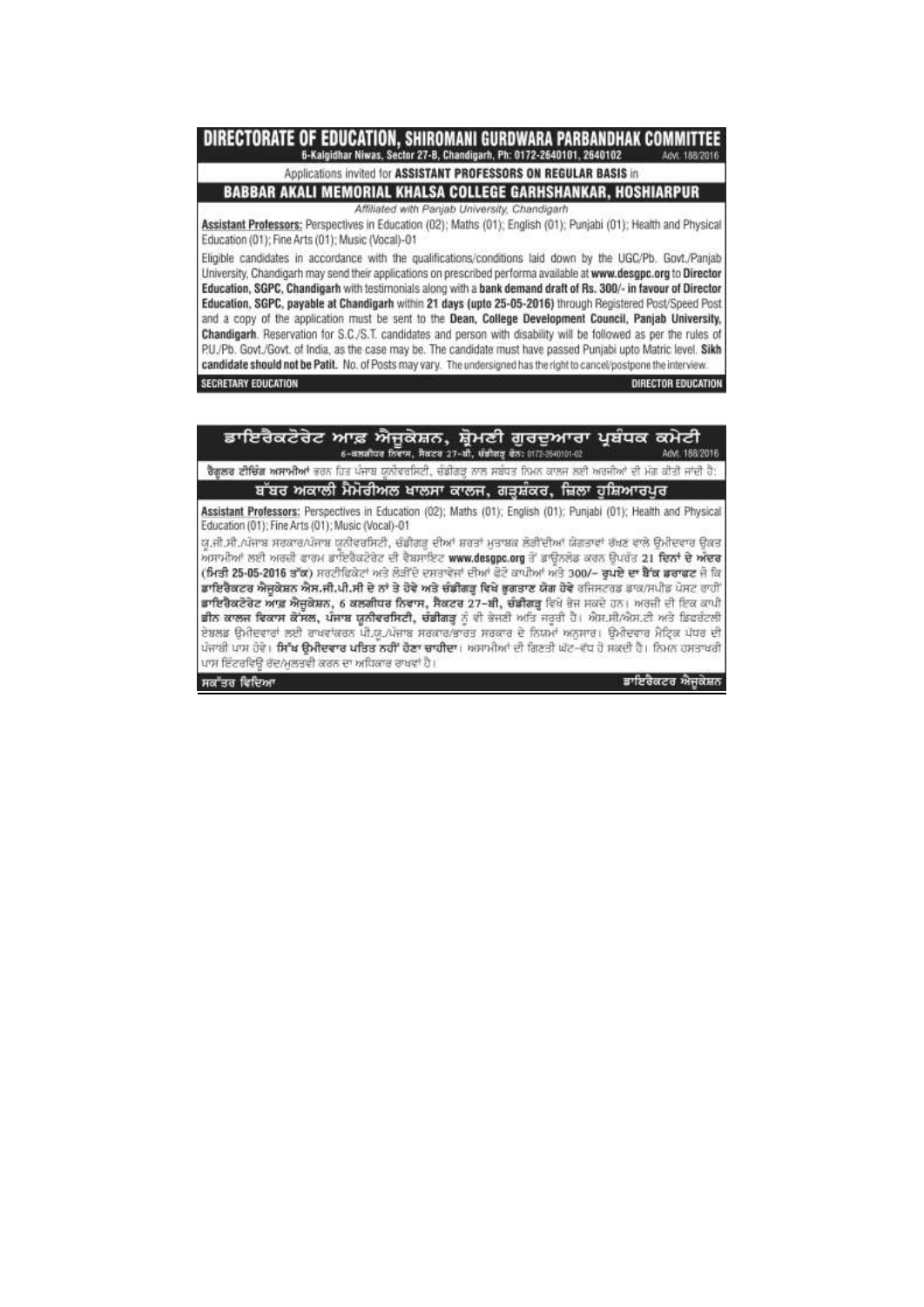#### **Proforma for appointment for the post of Assistant Professor / Associate Professor/ Principal in the Colleges affiliated to Panjab University, Chandigarh.**

|                                 | Note:-                                                                                                                                                                                                                                                                                                                                      | Name of the College                                                              |  |     |  |           |  |  |         |                  |     |           |                     |            |  |            |           |  |          |                              |  |             |  |  |
|---------------------------------|---------------------------------------------------------------------------------------------------------------------------------------------------------------------------------------------------------------------------------------------------------------------------------------------------------------------------------------------|----------------------------------------------------------------------------------|--|-----|--|-----------|--|--|---------|------------------|-----|-----------|---------------------|------------|--|------------|-----------|--|----------|------------------------------|--|-------------|--|--|
| а.<br>b.                        | Attach nine Xerox copies of this form with the original and send a copy<br>Paste here your<br>to the Dean College Development Council, P.U, Chandigarh-14.<br>passport size<br>Separate application forms must be filled for separate posts.<br>photograph<br>Applications received after due date or incomplete are liable to be rejected. |                                                                                  |  |     |  |           |  |  |         |                  |     |           |                     |            |  |            |           |  |          |                              |  |             |  |  |
| c.                              |                                                                                                                                                                                                                                                                                                                                             |                                                                                  |  |     |  |           |  |  |         |                  |     |           |                     |            |  |            |           |  |          |                              |  |             |  |  |
|                                 |                                                                                                                                                                                                                                                                                                                                             | Advertisement No                                                                 |  |     |  |           |  |  |         |                  |     |           |                     |            |  |            | Date:     |  |          |                              |  |             |  |  |
|                                 |                                                                                                                                                                                                                                                                                                                                             |                                                                                  |  |     |  |           |  |  |         |                  |     |           |                     |            |  |            |           |  |          |                              |  |             |  |  |
|                                 |                                                                                                                                                                                                                                                                                                                                             |                                                                                  |  |     |  |           |  |  |         |                  |     |           |                     |            |  |            |           |  |          |                              |  |             |  |  |
|                                 |                                                                                                                                                                                                                                                                                                                                             | 2. [UGC] Pay Scale ______________ Minimum Pay Acceptable________________________ |  |     |  |           |  |  |         |                  |     |           |                     |            |  |            |           |  |          |                              |  |             |  |  |
|                                 |                                                                                                                                                                                                                                                                                                                                             | Name (in block letters)                                                          |  |     |  |           |  |  |         |                  |     |           |                     |            |  |            |           |  |          |                              |  |             |  |  |
|                                 |                                                                                                                                                                                                                                                                                                                                             | 3. Father's Name(in block letters)                                               |  |     |  |           |  |  |         |                  |     |           |                     |            |  |            |           |  |          |                              |  |             |  |  |
|                                 |                                                                                                                                                                                                                                                                                                                                             | 4. Present postal address (in block letter)                                      |  |     |  |           |  |  |         |                  |     |           |                     |            |  |            |           |  |          |                              |  |             |  |  |
|                                 |                                                                                                                                                                                                                                                                                                                                             |                                                                                  |  |     |  |           |  |  |         |                  |     |           |                     |            |  |            |           |  |          |                              |  |             |  |  |
|                                 |                                                                                                                                                                                                                                                                                                                                             |                                                                                  |  |     |  |           |  |  |         |                  |     |           |                     |            |  |            |           |  |          |                              |  |             |  |  |
|                                 |                                                                                                                                                                                                                                                                                                                                             | Telephone:                                                                       |  |     |  |           |  |  |         |                  |     |           |                     |            |  |            | Pin Code: |  |          |                              |  |             |  |  |
|                                 |                                                                                                                                                                                                                                                                                                                                             |                                                                                  |  |     |  |           |  |  |         |                  |     |           |                     |            |  |            |           |  |          |                              |  |             |  |  |
|                                 |                                                                                                                                                                                                                                                                                                                                             | a) Nationality                                                                   |  |     |  |           |  |  |         |                  |     |           |                     |            |  |            |           |  |          |                              |  |             |  |  |
|                                 |                                                                                                                                                                                                                                                                                                                                             | b) Whether belongs to SC/ST/Ex-servicemen/Handicapped (attach proof)             |  |     |  |           |  |  |         |                  |     |           |                     |            |  |            |           |  |          |                              |  |             |  |  |
|                                 |                                                                                                                                                                                                                                                                                                                                             | c) Marital Status                                                                |  |     |  | Married   |  |  |         |                  |     | Unmarried |                     |            |  |            |           |  |          |                              |  |             |  |  |
| 5.                              |                                                                                                                                                                                                                                                                                                                                             | a) Date of Birth                                                                 |  |     |  |           |  |  |         | M                |     |           |                     |            |  |            |           |  |          |                              |  |             |  |  |
|                                 |                                                                                                                                                                                                                                                                                                                                             | b) Age as on the last date for submission of completed application for:          |  |     |  |           |  |  |         |                  |     |           |                     |            |  |            |           |  |          |                              |  |             |  |  |
|                                 |                                                                                                                                                                                                                                                                                                                                             | years:                                                                           |  | Y Y |  |           |  |  | Months: |                  | M M |           |                     | Days:      |  |            |           |  |          |                              |  |             |  |  |
| 6.                              |                                                                                                                                                                                                                                                                                                                                             | a) Educational qualification (from Matriculation onwards)                        |  |     |  |           |  |  |         |                  |     |           |                     |            |  |            |           |  |          |                              |  |             |  |  |
|                                 |                                                                                                                                                                                                                                                                                                                                             | Examination                                                                      |  |     |  | Univ. $/$ |  |  |         | Year &           |     | Marks     |                     |            |  | Percentage |           |  | Subjects |                              |  | Position in |  |  |
|                                 |                                                                                                                                                                                                                                                                                                                                             |                                                                                  |  |     |  | Board     |  |  |         | Month<br>passing |     | Marks     | Obtained<br>/ Total | / Division |  |            |           |  |          | Univ. &<br>College if<br>any |  |             |  |  |
|                                 | Matric                                                                                                                                                                                                                                                                                                                                      |                                                                                  |  |     |  |           |  |  |         |                  |     |           |                     |            |  |            |           |  |          |                              |  |             |  |  |
| $10+2$ /Pre.Med./<br>Pre. Engg. |                                                                                                                                                                                                                                                                                                                                             |                                                                                  |  |     |  |           |  |  |         |                  |     |           |                     |            |  |            |           |  |          |                              |  |             |  |  |
|                                 |                                                                                                                                                                                                                                                                                                                                             | BA / B.Sc./ B.Com                                                                |  |     |  |           |  |  |         |                  |     |           |                     |            |  |            |           |  |          |                              |  |             |  |  |
| M. Com/M.A/M.Sc.                |                                                                                                                                                                                                                                                                                                                                             |                                                                                  |  |     |  |           |  |  |         |                  |     |           |                     |            |  |            |           |  |          |                              |  |             |  |  |
| B.Ed.                           |                                                                                                                                                                                                                                                                                                                                             |                                                                                  |  |     |  |           |  |  |         |                  |     |           |                     |            |  |            |           |  |          |                              |  |             |  |  |
| M.Ed.                           |                                                                                                                                                                                                                                                                                                                                             |                                                                                  |  |     |  |           |  |  |         |                  |     |           |                     |            |  |            |           |  |          |                              |  |             |  |  |
| M.Phill                         |                                                                                                                                                                                                                                                                                                                                             |                                                                                  |  |     |  |           |  |  |         |                  |     |           |                     |            |  |            |           |  |          |                              |  |             |  |  |
|                                 |                                                                                                                                                                                                                                                                                                                                             | Ph.D. (with title)                                                               |  |     |  |           |  |  |         |                  |     |           |                     |            |  |            |           |  |          |                              |  |             |  |  |
|                                 |                                                                                                                                                                                                                                                                                                                                             | UGC (NET/SLET)                                                                   |  |     |  |           |  |  |         |                  |     |           |                     |            |  |            |           |  |          |                              |  |             |  |  |
|                                 |                                                                                                                                                                                                                                                                                                                                             | Any other Exam<br>(Please Specify)                                               |  |     |  |           |  |  |         |                  |     |           |                     |            |  |            |           |  |          |                              |  |             |  |  |